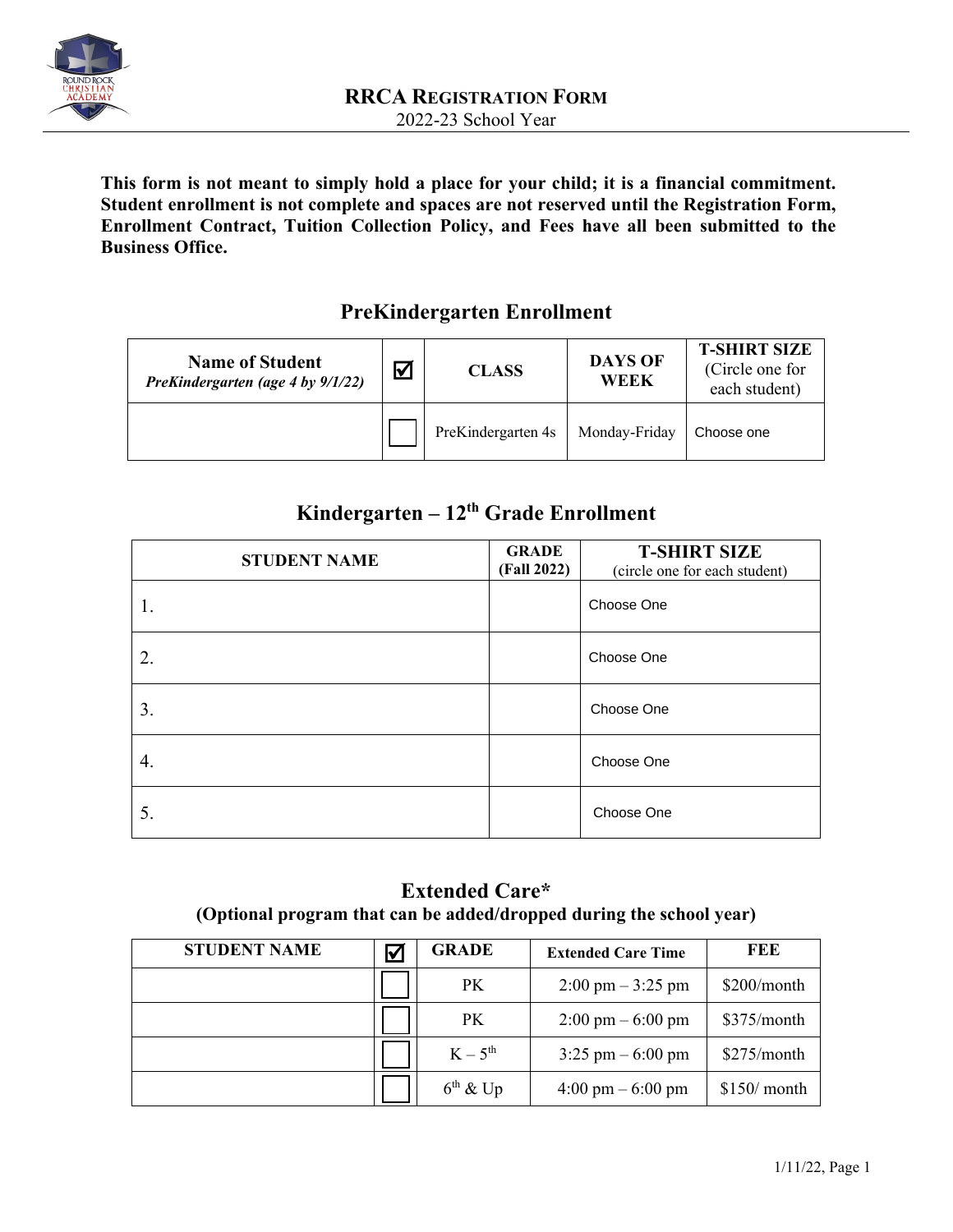

RRCA agrees to enroll the following child(ren) for the 2022-23 school year, and in turn the student(s) agrees to fulfill academic requirements and comply with the behavior standards of RRCA. With the submission of the Registration Form and Enrollment Contract by RRCA, the undersigned agrees to pay the required fees as specified below.

| Name of Student(s) | Grade<br>Level<br>Fall<br>2022 | Reg.<br>Fee<br>Amount | <b>PLANA</b><br>One Pymt<br>Due July 1 | <b>PLAN B</b><br>10 monthly pymts. due<br>first of month,<br>July to April | <b>PLANC</b><br>12 monthly pymts.<br>Auto Draft Required,<br>July to June |
|--------------------|--------------------------------|-----------------------|----------------------------------------|----------------------------------------------------------------------------|---------------------------------------------------------------------------|
|                    |                                |                       | $\Box$ Plan A<br>Amount: \$            | $\Box$ Plan B $\Box$ Bank draft<br>Amount: \$                              | Plan C<br>Amount: \$                                                      |
| 2.                 |                                |                       | Plan A<br>Amount: \$                   | $\Box$ Plan B $\Box$ Bank draft<br>Amount: \$                              | Plan C<br>Amount: \$                                                      |
| 3.                 |                                |                       | Plan A<br>Amount: \$                   | $\Box$ Plan B $\Box$ Bank draft<br>Amount: \$                              | Plan C<br>Amount: \$                                                      |
| 4.                 |                                |                       | Plan A<br>Amount: \$                   | $\Box$ Plan B<br>$\Box$ Bank draft<br>Amount: \$                           | Plan C<br>Amount: \$                                                      |

I understand that in signing the Enrollment Contract for this academic year, I am agreeing to accept the rules and regulations of RRCA as stated in the current handbook and the rule concerning payment of fees as referred to above. Furthermore, I understand that grades and transcripts will not be released unless an account has been paid in full. Credit/debit auto drafts will be processed on the first of each month and bank drafts will be processed on the 7th of the month. I understand that a **late pay fee of \$35.00** will be assessed when tuition is not received by the <sup>7th</sup> of each month, and that report cards will be held when tuition payments are one month behind. Online parent access to grades and report cards will be restricted if tuition is not paid and up-to-date.

Enrollment, as specified within the Enrollment Contract, may be cancelled by the parents or guardians in writing, prior to July 1. **The Registration Fee and/or New Student Fee are non-refundable.** If enrollment is cancelled after July 1, the parents or guardians financially responsible for the student are obligated to pay a full month's tuition from the withdraw date in addition to a \$250 tuition insurance fee **(and all fees are non-refundable).** 

In the event of circumstances out of control of RRCA, such as but not limited to Acts of God, fire, flood, explosion, earthquake, or other natural forces, war, civil unrest, pandemic, accident, or any other event similar to those enumerated above; this enrollment contract remains in effect for the duration of said school year. RRCA commits to continue the level of education required to advance each student to the next level with the same standard set forth in our mission.

To reserve a place for your child, the Registration Form, Enrollment Contract, Tuition Collection Policy, and the enrollment fees must be received by RRCA. This contract shall be interpreted in accordance with the laws of the State of Texas. My/Our signature(s) below affirms that I/We have read, understand and accept the terms and conditions of this contract.

**Signatures of Parents or Guardians Financially Responsible for Student:** 

| Date signed:<br>Print Parent Name: |                                 |             |                   |                            |                             |          |
|------------------------------------|---------------------------------|-------------|-------------------|----------------------------|-----------------------------|----------|
|                                    | Parent/Guardian Signature:      |             |                   | Parent/Guardian Signature: |                             |          |
|                                    | <b>Office Use Only:</b> $Ck \#$ | Cash        | CC                | Amt                        | Date Rcvd                   | Initials |
|                                    | $\Box$ RenWeb                   | $\Box$ Fees | $\Box$ QuickBooks | $\Box$ New Student(s)      | $\Box$ Returning Student(s) |          |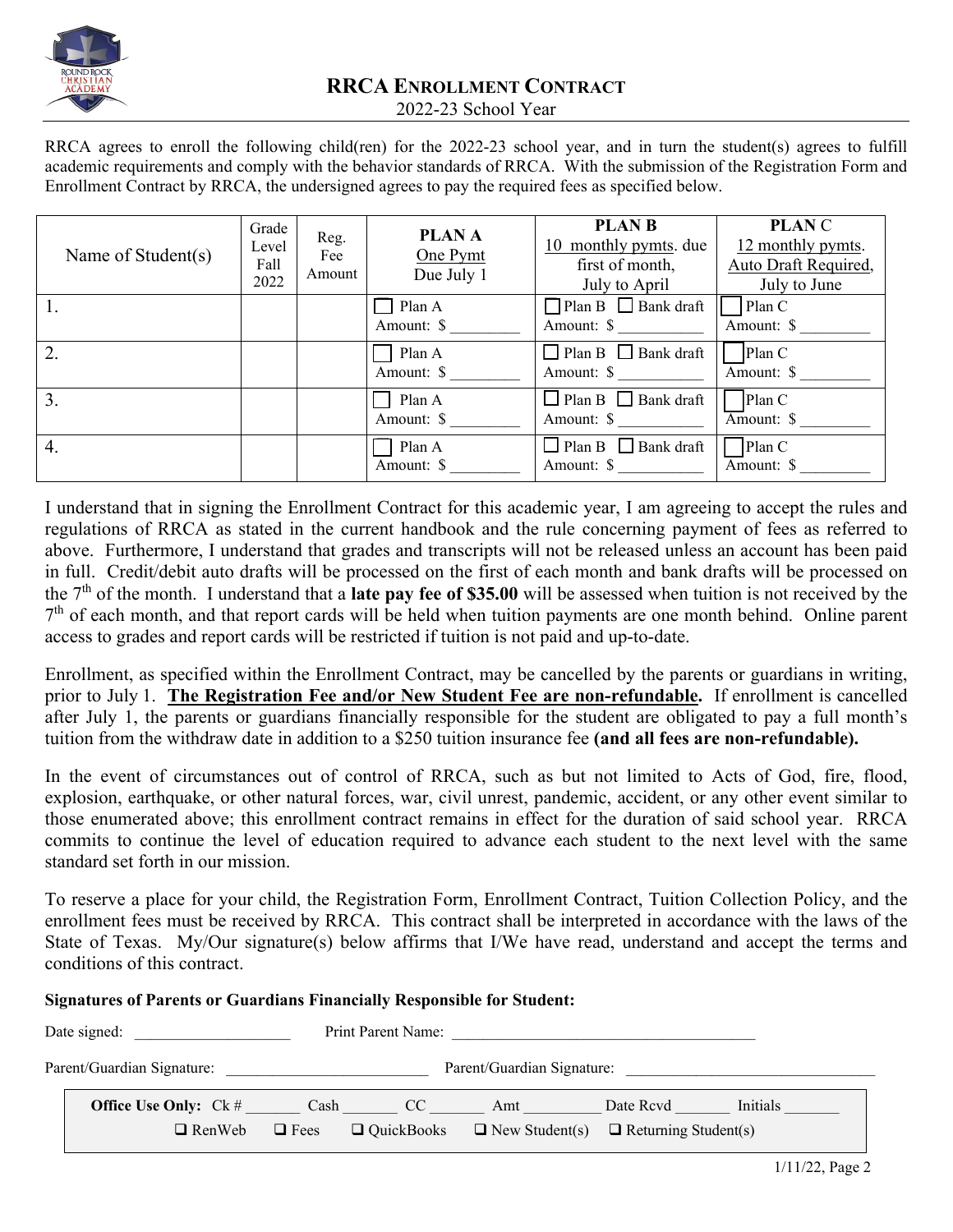

Round Rock Christian Academy seeks to provide quality education at a minimum cost. The payment of tuition is based on a contract between the parent and the Academy and it is absolutely necessary that payments be made on schedule. The contract stipulates the method and amount of payment.

Most parents fulfill their financial obligation in a timely manner and notify the Business Office if payment issues arise. However, on those occasions when the contract is not honored and the payment is in arrears, the following process will be utilized:

- 1. When a payment is 7 days late, a late pay fee of \$35 will be added to the tuition statement.
- 2. When a payment is 15 days late, email reminders may be sent to the parent.
- 3. When a payment is 30 days late, an email reminder will be sent and a phone call will be made. RenWeb access to homework, grades & report cards may be suspended.
- 4. When a payment is 60 days late, the Business Office will contact the parent via a phone call, email, and/or letter asking the parent to make arrangements for payment (promissory note, payment plan, etc.)
- 5. When a payment is 90 days late, the parent will be notified by phone and regular mail that their child(ren) may be withdrawn immediately. Collection efforts will continue for recovery and charge-off may be reported to credit bureaus.

If and when a plan is agreed upon by RRCA and the parent for any payment in arrears, the plan will be in writing and monitored by the Business Office or an administrative representative.

### **Options for Payment In Arrears**

- RRCA will only accept payment by an approved credit card, cashier's check, cash or money order. No personal checks will be accepted.
- If a parent chooses to obtain alternate financing, RRCA will furnish verification of the debt.

| RRCA Student Name (print):  |  |
|-----------------------------|--|
| RRCA Student Name (print):  |  |
| RRCA Student Name (print):  |  |
| Parent's Last Name (print): |  |
| Parent's Signature:         |  |
| Date:                       |  |